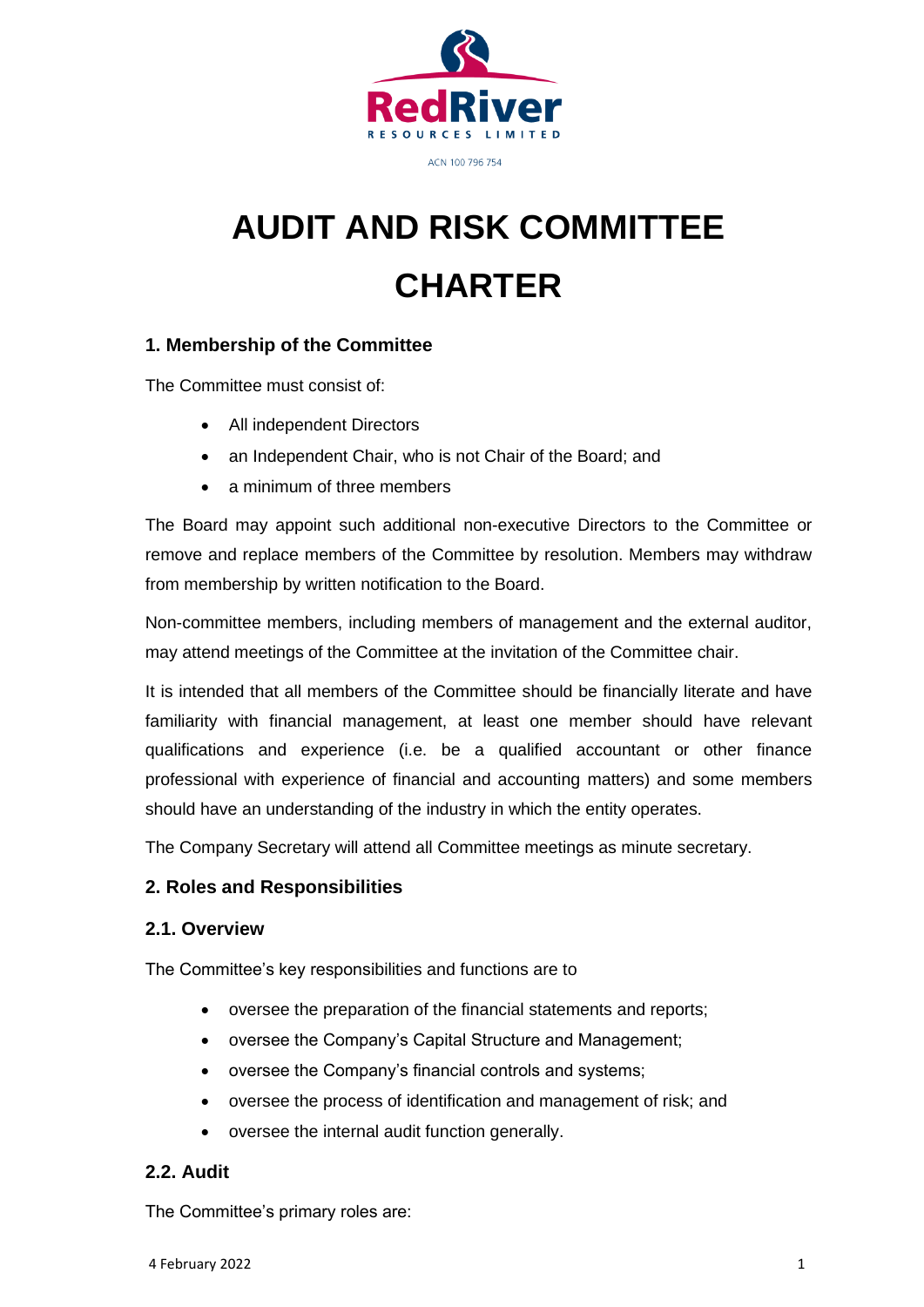

- to assist the Board in relation to the reporting of financial information;
- the appropriate application and amendment of accounting policies;
- the appointment, independence and remuneration of the external auditor; and
- to provide a link between the external auditors, the Board and management of the Company

The following are intended to form part of the normal procedures for the Committee's audit responsibility:

- engage in the pro-active oversight of the Company's financial reporting and disclosure processes and review the outputs of that process (including review of the Company's financial statements for accuracy and to ensure that they reflect a true and fair view, as a basis for recommendation to and adoption by the Board);
- assist the Board in determining the reliability and integrity of accounting policies, financial reporting and disclosure practices;
- review financial statements for adherence to accounting standards and policies and other requirements relating to the preparation and presentation of financial reports and the results of external audit of those reports (including assessing whether external reporting is consistent with the Committee members' information and knowledge, and is adequate for shareholder needs);
- review the appropriateness of the accounting judgements or choices exercised by management in preparing the Company's financial statements;
- establish procedures for the receipt, retention and treatment of complaints received by the Company regarding accounting, internal accounting controls and auditing matters, and procedures for the confidential, anonymous submission of concerns by personnel regarding accounting and auditing matters;
- review management processes supporting external reporting and any complaints or concerns raised internally regarding financial or accounting processes and practices
- ensure that procedures are in place designed to verify the existence and effectiveness of accounting and financial systems and other systems or internal controls which relate to financial risk management;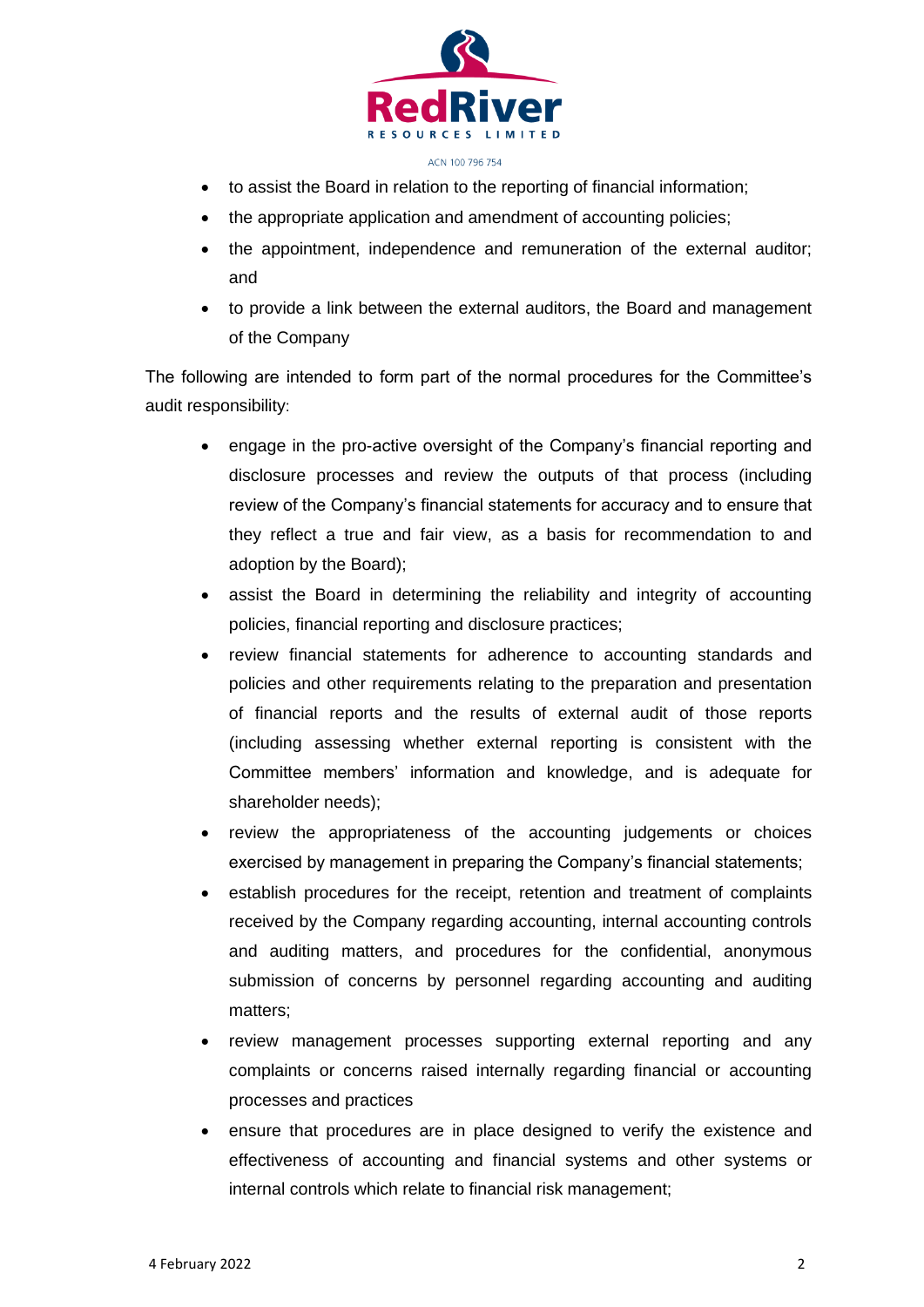

- review the objectivity of the internal audit function and monitor the independence of the internal audit programs from the external auditors and management;
- review the objectives of the internal audit function and ensure an appropriate program of internal audit activity is conducted each financial year;
- review and monitor the progress of an internal audit and work program;
- evaluate the Company's responsiveness to internal audit findings and recommendations;
- oversee the Company's external audit policy (a copy of which is attached as Attachment 1) and ensure compliance with this policy;
- review the performance, independence and objectivity of the external auditors
- review the procedures for selection and appointment of the external auditors and for the rotation of external audit engagement partners;
- assume responsibility for the appointment (including the termination of any engagement), compensation, the terms of engagement and other contractual terms of the external auditors;
- approve the scope of the audit for Board approval;
- review the effectiveness of the annual audit, placing emphasis on areas where the Committee or the external auditors believe special attention is necessary;
- oversee the Company's policy on non-audit services provided by the independent external auditor (a copy of which is attached as Attachment 2) and ensure compliance with this policy; and
- provide advice to the Board as to whether the Committee is satisfied that the provision of non-audit services is compatible with the general standard of independence, and an explanation of why those non-audit services do not compromise audit independence, in order for the Board to be in a position to make the statements required by the Corporations Act 2001 (Cth) to be included in the Company's annual report.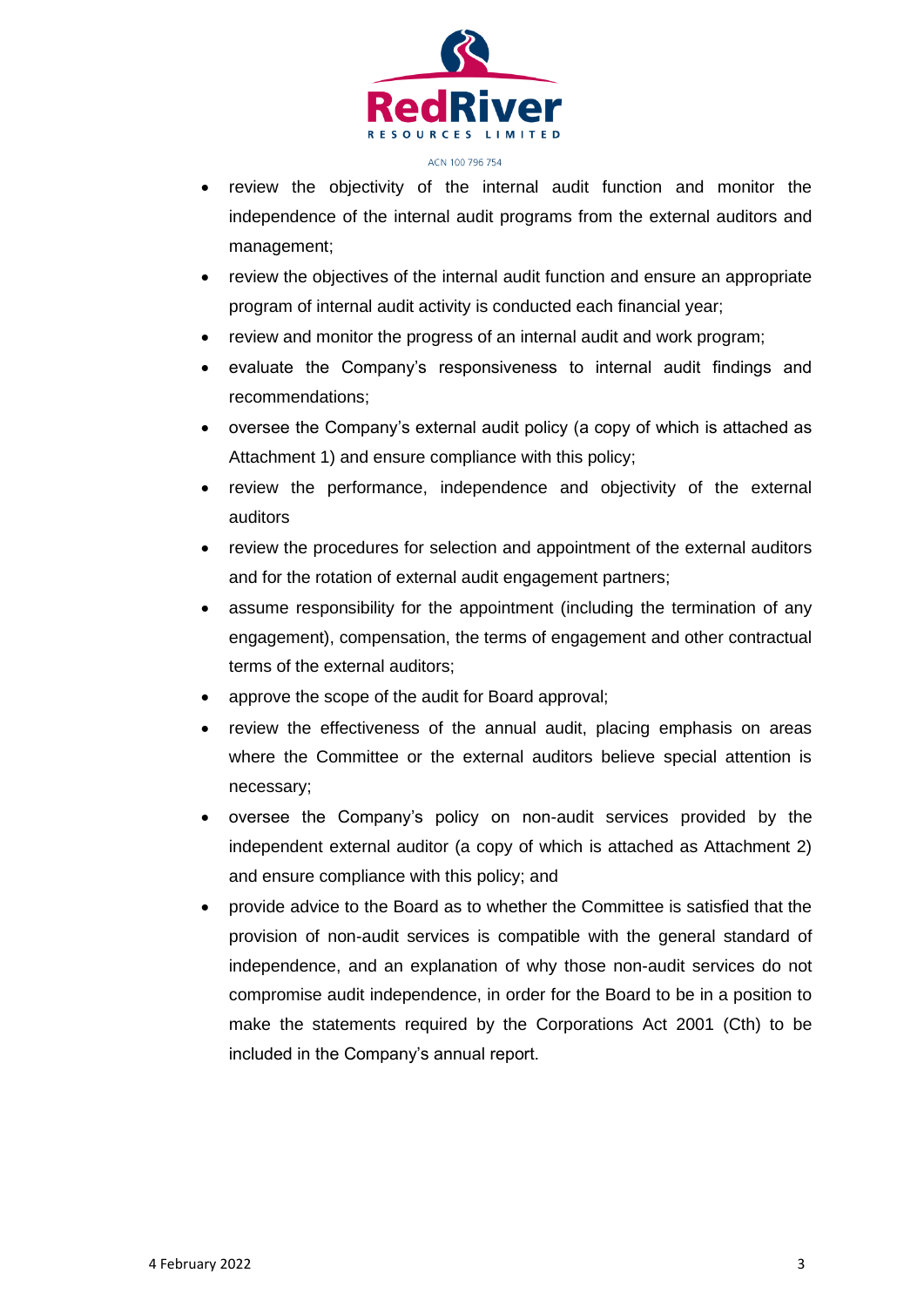

### **2.3. Risk**

The Committee's specific function with respect to risk management is to review and report to the Board that:

- the Company's ongoing risk management program effectively identifies all areas of potential risk;
- adequate mitigation activities are designed and implemented to manage identified risks; and
- there are regular reviews on the progress of the implementation of the designed risk mitigation activities.

The following are intended to form part of the normal procedures for the Committee's risk responsibilities:

- evaluate the adequacy and effectiveness of the management reporting and control systems used to manage risk;
- evaluate the adequacy and effectiveness of the Group's risk management and control systems including reviewing risk registers and reports from management and external auditors;
- evaluate the structure and adequacy of the Group's own insurances;
- review and make recommendations on the strategic direction, objectives and effectiveness of the Group's financial and operational risk management policies;
- oversee the establishment and maintenance of processes to ensure that there is:

– an adequate system of internal control, management of business risks and safeguard of assets; and

– a review of internal control systems and the operational effectiveness of policies and procedures related to risk and control;

- evaluate the Group's exposure to fraud and overseeing investigations or allegations of fraud or malfeasance;
- review the Group's main corporate governance practices (including policies and procedures) that relate to the responsibilities of the Audit and Risk Committee for completeness and accuracy;
- review the procedures the Company has in place to ensure compliance with laws and regulations (particularly those which have a major potential impact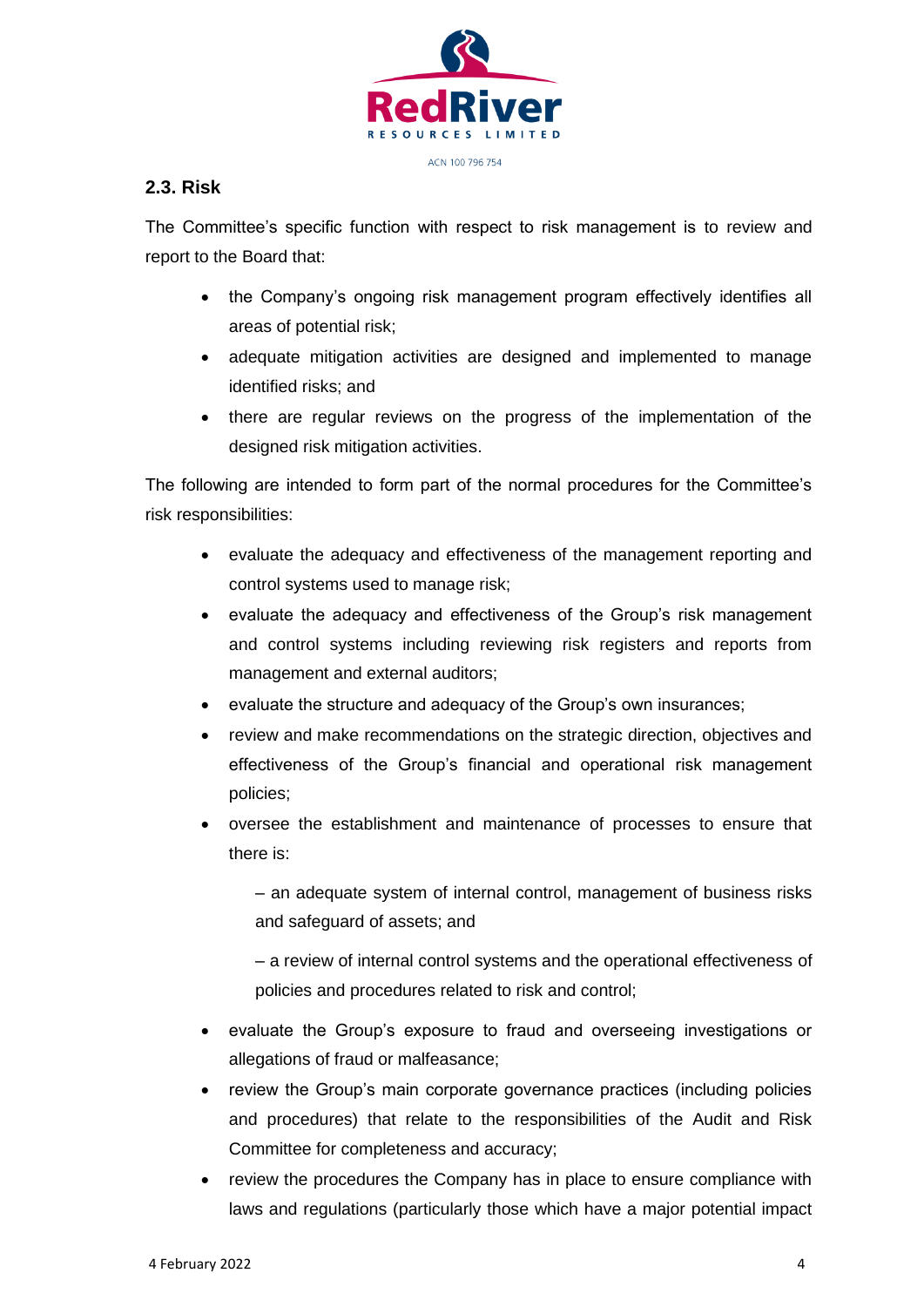

on the Company in areas such as trade practices, occupational health and safety and the environment); and

• review the procedures in place to ensure compliance with insider trading laws, continuous disclosure requirements and other best practice corporate governance processes (including requirements under the ASX Listing Rules, Corporations Act and AASB requirements).

#### **3. Administrative Matters**

#### **3.1. Meetings**

The Committee will meet as often as the Committee members deem necessary in order to fulfil its role. However, it is intended that the Committee will normally meet quarterly

#### **3.2. Quorum**

The quorum is at least 2 members.

#### **3.3. Convening and notice of meeting**

Any member may, and the Company Secretary must, upon request from any member, convene a meeting of the Committee. Notice will be given to every member of the Committee of every meeting of the Committee at the member's advised address for service of notice (or such other pre-notified interim address where relevant), but there is no minimum notice period and acknowledgement of receipt of notice by all members is not required before the meeting may be validly held.

#### **3.4. Chair**

In the absence of the Committee Chair, the Committee members must elect one of their members as Chair for the meeting. The Chair does not have a casting vote.

#### **3.5. Access to resources and independent advisers**

The Committee has rights of access to management, and also to the internal audit function (if applicable) and external auditors without management present, and rights to seek explanations and additional information from both management and auditors. Whilst the internal audit function (if applicable) reports to senior management, it is acknowledged that the internal audit function also reports directly to the Committee

The Committee may seek the advice of the Company's auditors, solicitors or other independent advisers (including external consultants and specialists) as to any matter pertaining to the powers or duties of the Committee, as the Committee may require.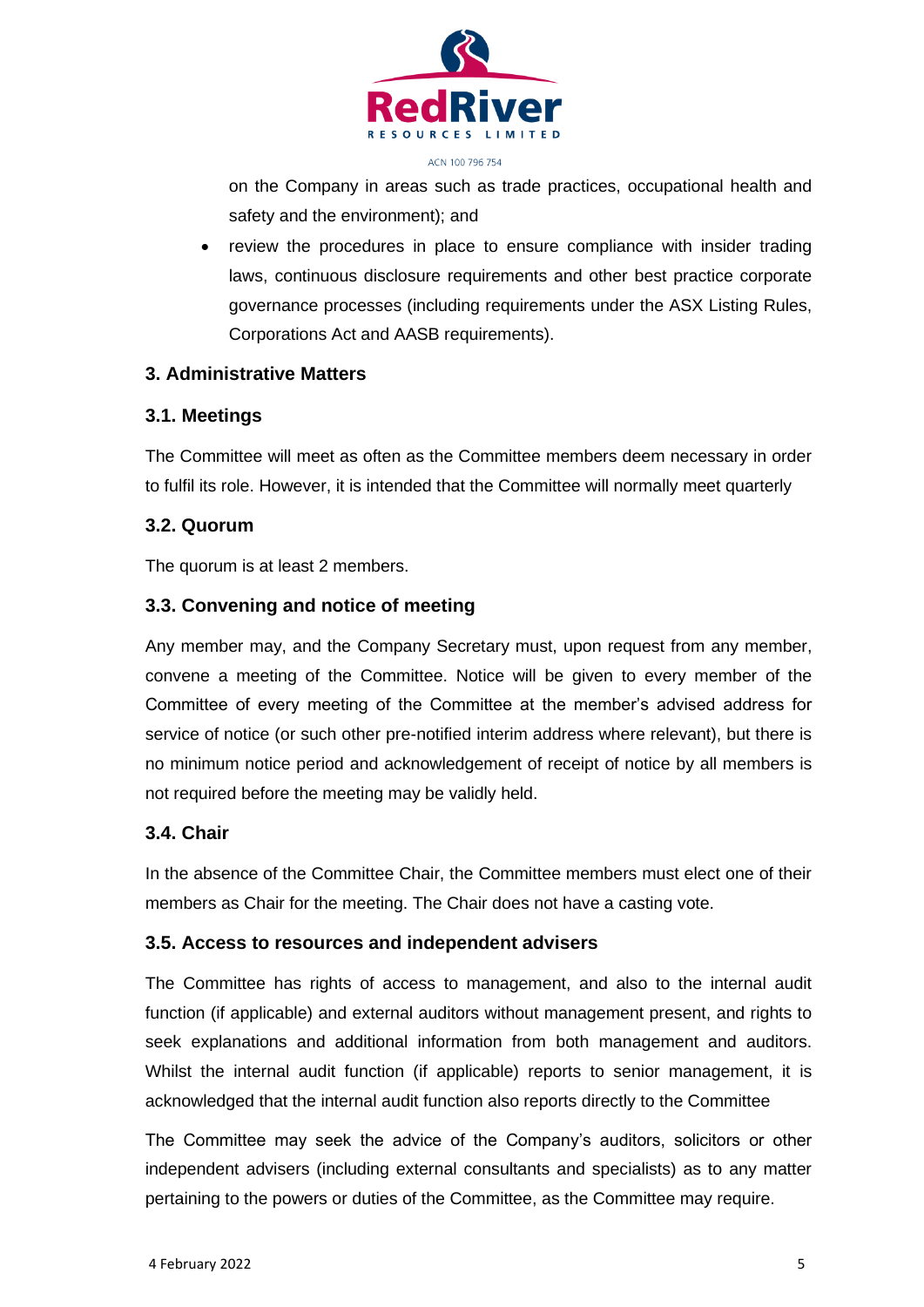

The Chief Executive Officer and Chief Financial Officer will provide the Audit and Risk Committee (on behalf of the Board) a declaration that to the best of their knowledge, the half yearly and yearly financial statements are true and fair and in accordance with the legislation and regulation.

#### **3.6. Minutes**

Minutes of meetings of the Committee must be kept by the Company Secretary and, after approval by the Committee Chair, be presented at the next Board meeting. All minutes of the Committee must be entered into a minute book maintained for that purpose and will be open at all times for inspection by any Director.

#### **3.7. Reporting**

The Committee Chair will provide a brief oral report at the next Board meeting as to any material matters arising out of the Committee meeting. All Directors will be permitted, within the Board meeting, to request information of the Committee Chair or members of the Committee.

The Committee Chair will advise the Board that management has reported to it as to the effectiveness of the Company's management of its material business risks at least annually.

The Committee Chair will advise the Board whether the Company has material exposure to economic, environmental and social sustainability risks and, if it does, how it manages or intends to manage those risks.

#### **4. Review**

The Board will, at least once in each year, review the membership and Charter of the Committee to determine its adequacy for current circumstances and the Committee may make recommendations to the Board in relation to the Committee's membership, responsibilities, functions or otherwise.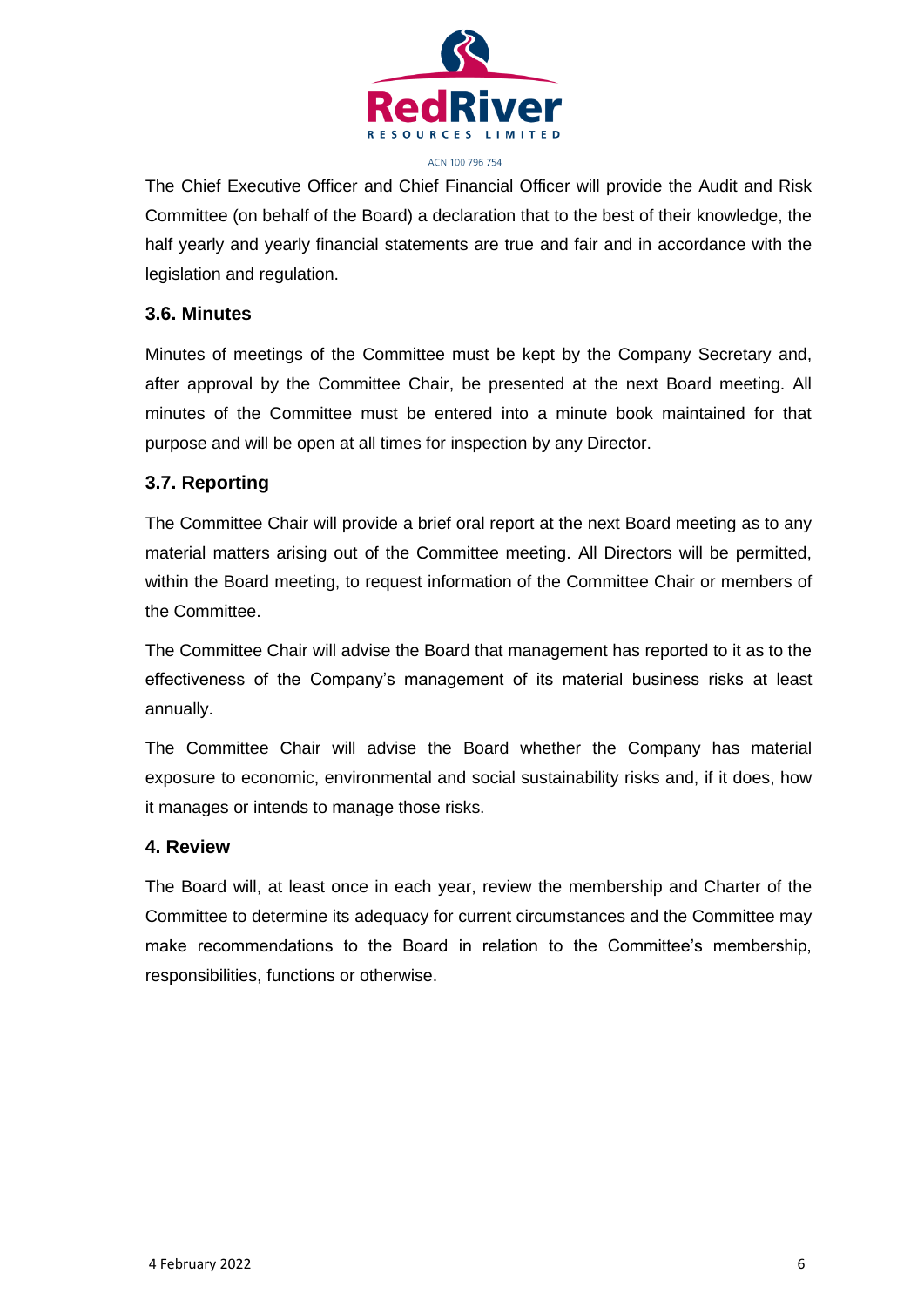

#### **Attachment 1 – External Audit Policy**

#### **1.1. Role of the Committee**

The Audit and Risk Committee (Committee) has the responsibility and authority (subject to Corporations Act 2001 (Cth) requirements) for the appointment, reappointment or replacement and remuneration of the external auditor as well as evaluating its effectiveness and independence. The Committee will review the appointment of the external auditor annually based on its assessment of the auditor's performance.

#### **1.2. Assessment of external auditor**

The Committee will review the performance of the external auditor on an annual basis after completion of the year-end audit. In evaluating the effectiveness of external audit, the Committee will assess the effectiveness of the external auditor based on a number of criteria including but not restricted to:

- the overall comprehensiveness of the external audit plan;
- the timeliness and quality of communications promised under the plan and delivered during the audit;
- the competency and industry knowledge of external audit staff; and
- the adequacy of resources to achieve the scope as outlined in the plan.

The Committee will seek feedback from management during the assessment process.

#### **1.3. Independence**

The Committee will review and assess the independence of the external audit, including but not limited to any relationships with the Company or any other entity that may impair or appear to impair the external auditor's judgement or independence in respect of the Company. The review and assessment will be carried out annually at the time the external auditor presents its annual audit plan.

Prior to this review, the Committee will request a report from the external auditor which sets out all relationships that may affect its independence, including the provision of non-audit services, financial relationships, employment and other relationships and any other matters that may reasonably be thought to have bearing on the external auditor's independence. The report should outline any safeguards that the external auditor has in place to reduce any threat to independence to an acceptable level.

Before the directors approve the half year and full year accounts, the external auditor will be asked to provide a declaration testifying to its independence in respect of the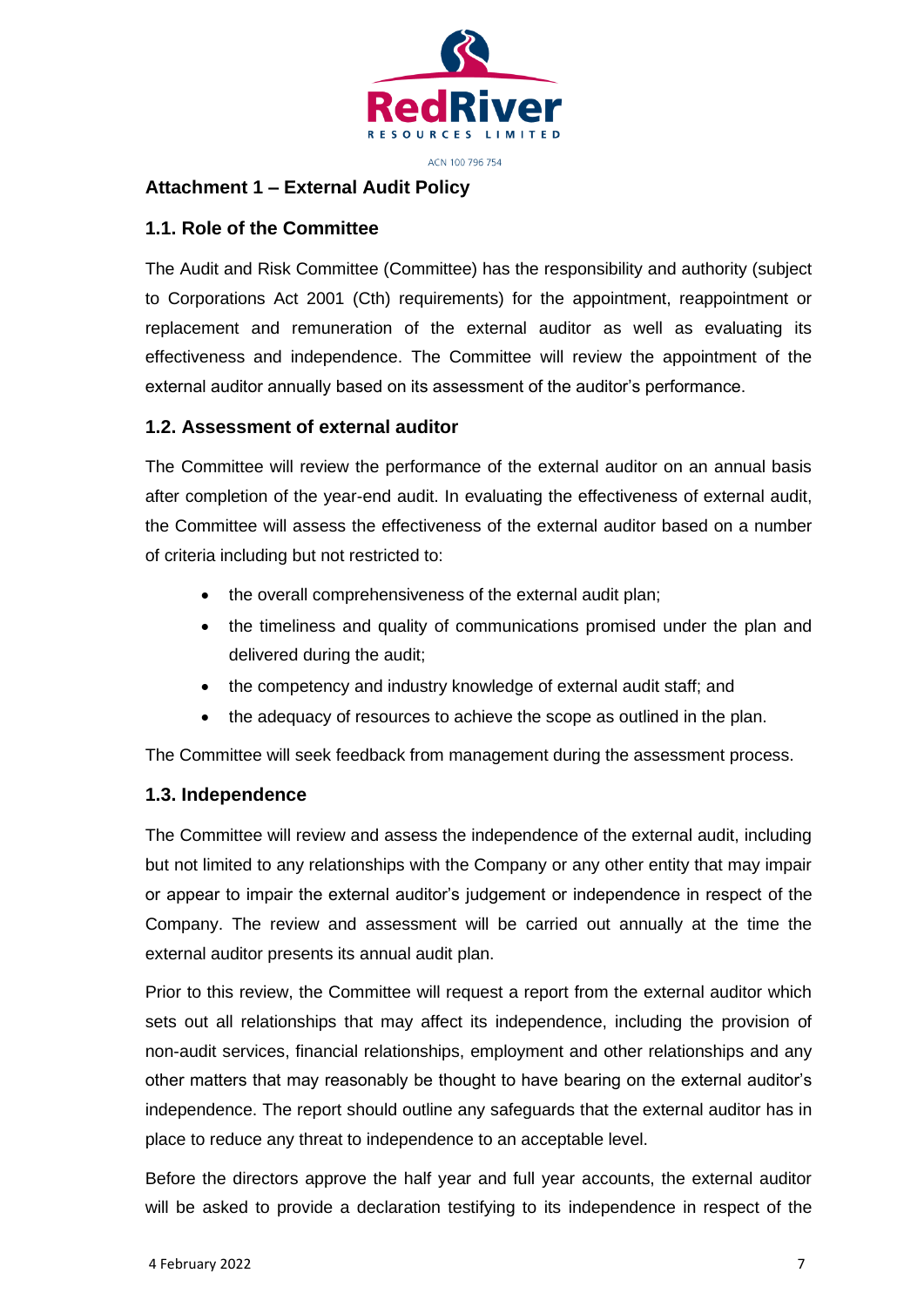

financial period in question. The external auditor will have a continuing obligation to notify the Committee, via the Company Secretary, of any new information it believes may be material to reviewing its independence

The Committee has responsibility to develop and oversee the implementation of the Company's policy on the engagement of the external auditor to supply non-audit services and to ensure compliance with that policy

#### **1.4. Rotation of external audit engagement partner**

The external audit engagement partner is required to rotate at least once every 5 years, unless otherwise approved by the Audit and Risk Committee and the Board of Red River Resources Ltd.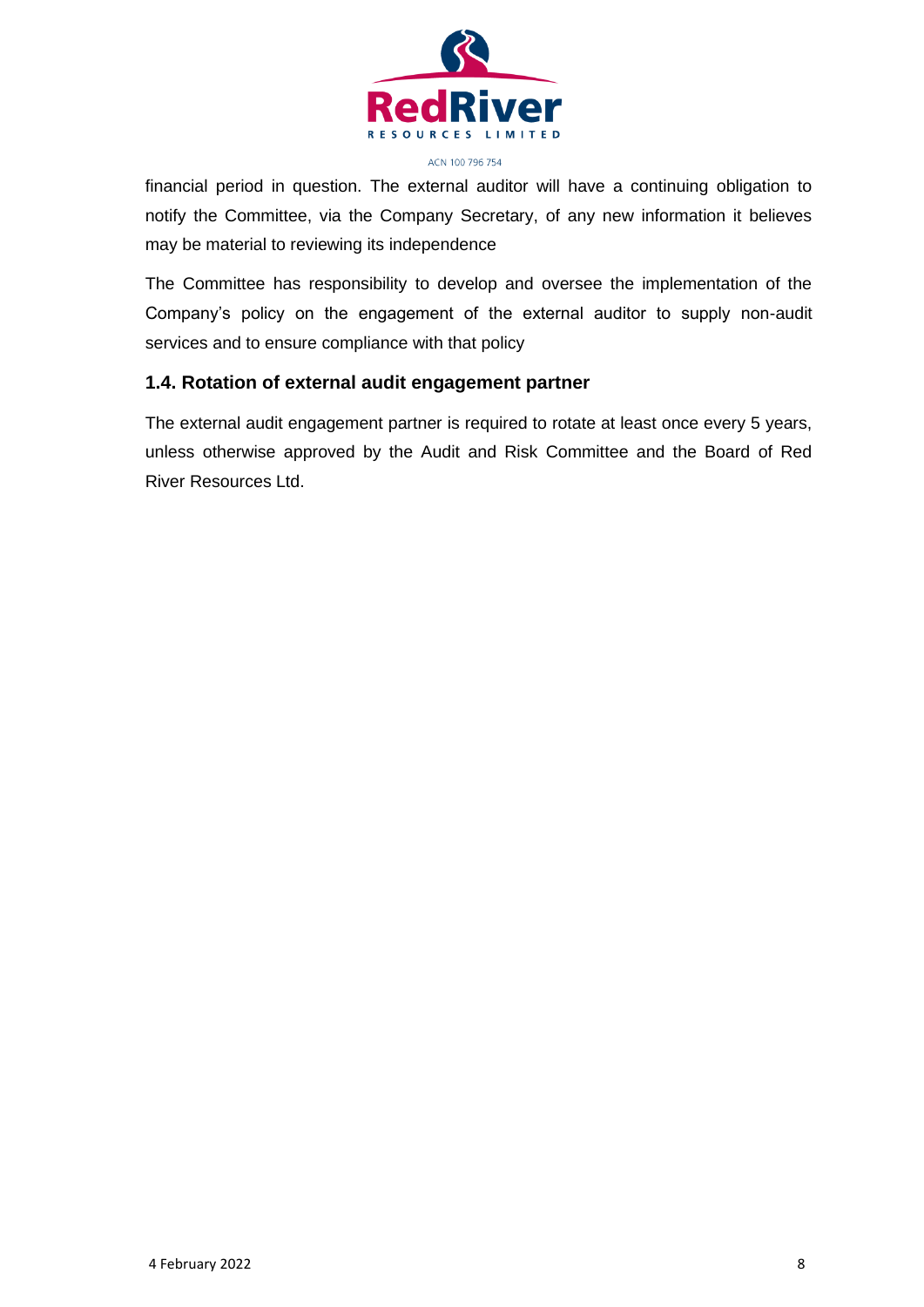

# **Attachment 2 – Policy on Non-Audit Services Provided by the Independent External Auditor**

## **2.1. Role of the Committee**

The Audit and Risk Committee (Committee) is responsible for the development and oversight of the Company's policy on the engagement of the external auditor to supply non-audit services and ensure compliance with the policy

## **2.2. Non-audit services**

Non-audit services means any services provided by the external auditor which are not included in, or are not necessarily incidental to, the terms of the audit engagement.

## **2.3. Prohibited non-audit services**

Prohibited non-audit services are services that, if provided by the external auditor to the Company, would create a real or perceived threat to the independence of the external auditor.

#### **2.4. External auditor may not provide prohibited non-audit services**

The external auditor may not provide any prohibited non-audit services to the Company except for research and development tax concession services.

Unless the Committee decides otherwise, the external auditor is prohibited from

- performing internal audit services;
- providing advice on deal structuring and related documentation;
- providing IT systems services;
- performing executive recruitment or extensive human resources functions;
- acting as a broker-dealer, promoter or underwriter; or
- providing legal services.

However, even if a non-audit service is not listed above, it will still be prohibited if it creates a real or perceived threat to the independence of the external auditor.

#### **2.5. Chief Financial Officer must approve all non-audit services**

To ensure auditor independence is maintained, the Company requires all engagements of the external auditor to provide non-audit services to be approved in writing by the Chief Financial Officer.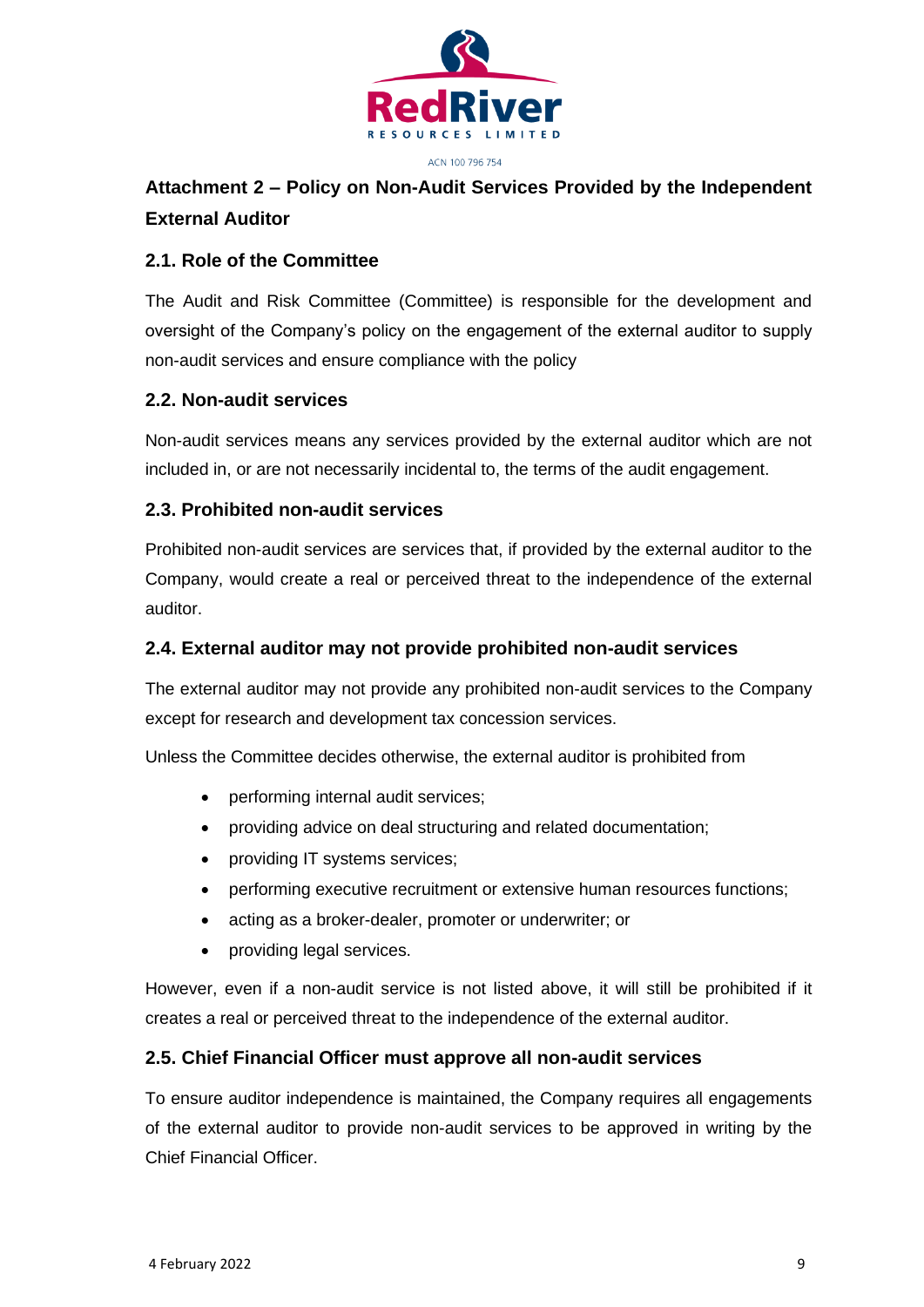

# **2.6. Chief Financial Officer needs committee approval for certain non-audit services**

The Chief Financial Officer must obtain the prior written approval of the Committee before the external auditor can be engaged to perform any non-audit services, except for research and development tax concession services.

# **2.7. Factors to be considered by the Chief Financial Officer/Committee when granting approval**

In assessing a request for non-audit services, the Chief Financial Officer/Committee is required to give consideration to:

- the nature of the service provided;
- the dollar value and period of engagement;
- the availability of alternative service providers and the reasoning for recommending the external auditor;
- the audit firm's self assessment of its independence risk, including safeguards to mitigate perceived risks;
- whether the provision of the non-audit services creates a threat to the independence of the external auditor; and
- any other circumstances relevant to the engagement.

# **2.8. Monitoring and reporting**

# **2.8.1. Internal audit**

Internal audit will monitor whether this policy is being complied with and periodically report to the Committee as to compliance. Internal Audit must promptly report any breach of this policy to the Chair of the Committee

# **2.8.2. Chief Financial Officer**

The Chief Financial Officer must report to the Committee on a periodic basis regarding:

- any non-audit services provided by the auditor; and
- the amounts paid to the external auditor for those services.

In the event that no internal audit function exists, then the CFO will monitor and report compliance with this policy.